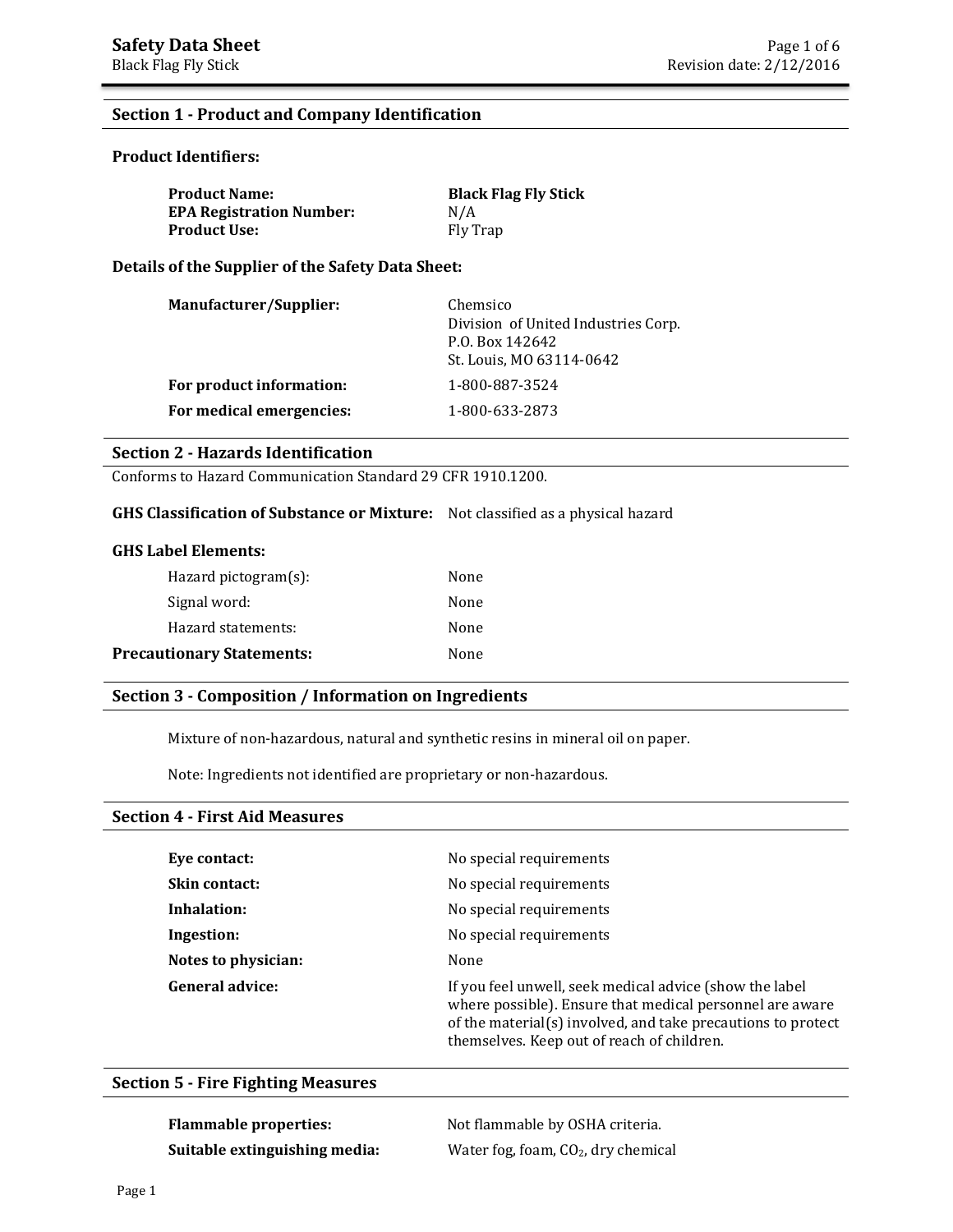| Unsuitable extinguishing media:                | Not available                                                                                                                                                                                                                                |
|------------------------------------------------|----------------------------------------------------------------------------------------------------------------------------------------------------------------------------------------------------------------------------------------------|
| Specific hazards arising from the<br>chemical: | No specific hazards.                                                                                                                                                                                                                         |
| Protective equipment for firefighters:         | Firefighters should wear full protective clothing including<br>self-contained breathing apparatus.                                                                                                                                           |
| <b>Hazardous combustion products:</b>          | None known                                                                                                                                                                                                                                   |
| Sensitivity to mechanical impact:              | None known                                                                                                                                                                                                                                   |
| <b>Explosion data:</b>                         | Not available                                                                                                                                                                                                                                |
| Sensitivity to static discharge:               | Not available                                                                                                                                                                                                                                |
| <b>Personal precautions:</b>                   | Keep unnecessary personnel away. Do not touch or walk<br>through spilled material. Do not touch damaged containers<br>or spilled material unless wearing appropriate protective<br>clothing. Keep people away from and upwind of spill/leak. |

## **Section 6 - Accidental Release Measures**

| <b>Personal precautions:</b>       | Remove all sources of ignition. Wear personal protective<br>equipment. Wash thoroughly after handling.                                                                                                                                                                                                                                                                                                                                                  |
|------------------------------------|---------------------------------------------------------------------------------------------------------------------------------------------------------------------------------------------------------------------------------------------------------------------------------------------------------------------------------------------------------------------------------------------------------------------------------------------------------|
| For emergency responders:          | If specialized clothing is required to deal with the spillage,<br>take note of any information in Section 8 on suitable and<br>unsuitable materials.                                                                                                                                                                                                                                                                                                    |
| <b>Environmental precautions:</b>  | Avoid dispersal of spilled material and runoff and contact<br>with soil, waterways, drains and sewers.                                                                                                                                                                                                                                                                                                                                                  |
| <b>Methods for containment and</b> |                                                                                                                                                                                                                                                                                                                                                                                                                                                         |
| cleaning up:                       | Stop leak if without risk. Move containers from spill area.<br>Before attempting clean up, refer to hazard data given<br>above. Small spills may be absorbed with earth, sand or<br>absorbent material swept up and placed in suitable,<br>covered, and labeled containers. Prevent large spills from<br>entering sewers or waterways. Contact emergency<br>services and supplier for advice. Never return spills in<br>original containers for re-use. |

## **Section 7 - Handling and Storage**

| <b>Precautions for safe handling:</b> | Put on appropriate personal protective equipment (see<br>Section 8). Do not use near heat, open flame or any other<br>ignition source. Avoid contact with skin, eyes and clothing.<br>Use an appropriate respirator when adequate ventilation<br>is not available. Avoid breathing vapors or spray mists of<br>the product. |
|---------------------------------------|-----------------------------------------------------------------------------------------------------------------------------------------------------------------------------------------------------------------------------------------------------------------------------------------------------------------------------|
| Storage:                              | Store product in a cool, dry place, out of reach of children.<br>Keep container closed when not in use. Keep away from<br>food, drink and animal feedingstuffs. Keep tightly closed.<br>Non-refillable container. Do not reuse or refill this<br>container. Place in trash or offer for recycling if available.             |

## **Section 8 - Exposure Controls / Personal Protection**

## **Exposure guidelines:**

Does not contain any ingredients with occupation exposure limits.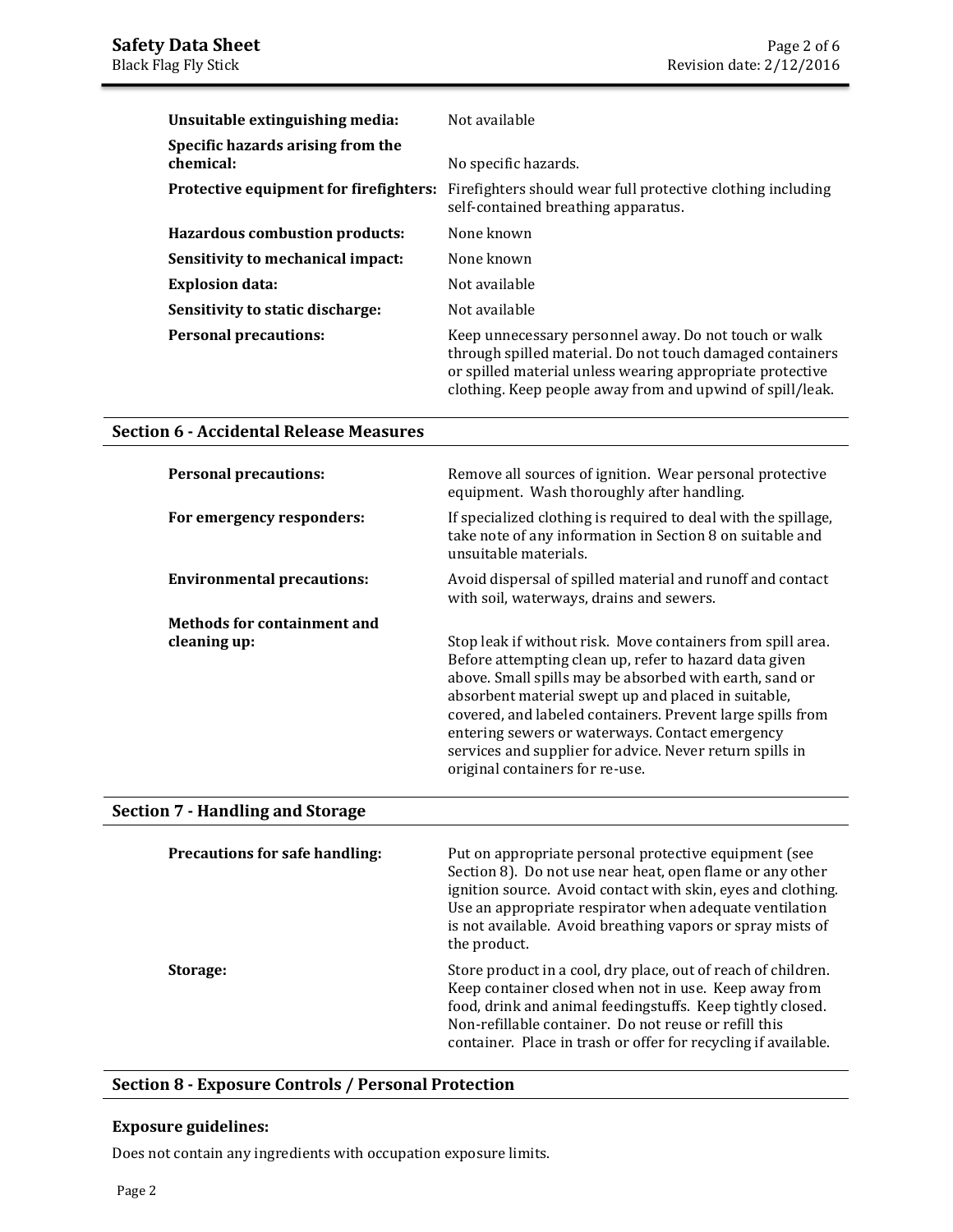| <b>Engineering controls:</b>           | General ventilation normally adequate.                                                                                                                                                |
|----------------------------------------|---------------------------------------------------------------------------------------------------------------------------------------------------------------------------------------|
| Personal protective equipment:         |                                                                                                                                                                                       |
| Eye/Face protection:                   | None required                                                                                                                                                                         |
| Skin and body protection:              | If accidental contact is made with sticky material, surface<br>contacted can easily be cleaned with normal hand cleaner.                                                              |
| <b>Respiratory protection:</b>         | None required                                                                                                                                                                         |
| <b>General hygiene considerations:</b> | Handle in accordance with good industrial hygiene and<br>safety practice. When using, do not eat or drink. Wash<br>hands before breaks and immediately after handling the<br>product. |

# **Section 9 - Physical & Chemical Properties**

| Appearance:                                        | Cardboard cylinder |
|----------------------------------------------------|--------------------|
| Color:                                             | Yellow             |
| <b>Physical state:</b>                             | Solid              |
| Odor:                                              | None               |
| Odor threshold:                                    | No data available  |
| pH:                                                | N/A                |
| <b>Melting point:</b>                              | N/A                |
| <b>Freezing point:</b>                             | N/A                |
| <b>Boiling point:</b>                              | N/A                |
| <b>Flash point:</b>                                | N/A                |
| <b>Evaporation rate:</b>                           | No data available  |
| Flammability limits in air,<br>lower, % by volume: | No data available  |
| Flammability limits in air,<br>upper, % by volume: | No data available  |
| Vapor pressure:                                    | No data available  |
| Vapor density:                                     | No data available  |
| Relative density @ 20°C:                           | N/A                |
| Octanol/water coefficient:                         | No data available  |
| Auto-ignition temperature:                         | No data available  |
| <b>Decomposition temperature:</b>                  | No data available  |
| Solubility:                                        | N/A                |
| % Volatile organic compounds:                      | N/A                |

## **Section 10 - Chemical Stability & Reactivity Information**

## **Reactivity**

| Conditions to avoid:    |  |
|-------------------------|--|
| Incompatible materials: |  |

Do not mix with other chemicals. **Incompatible materials:** Avoid strong oxidizers.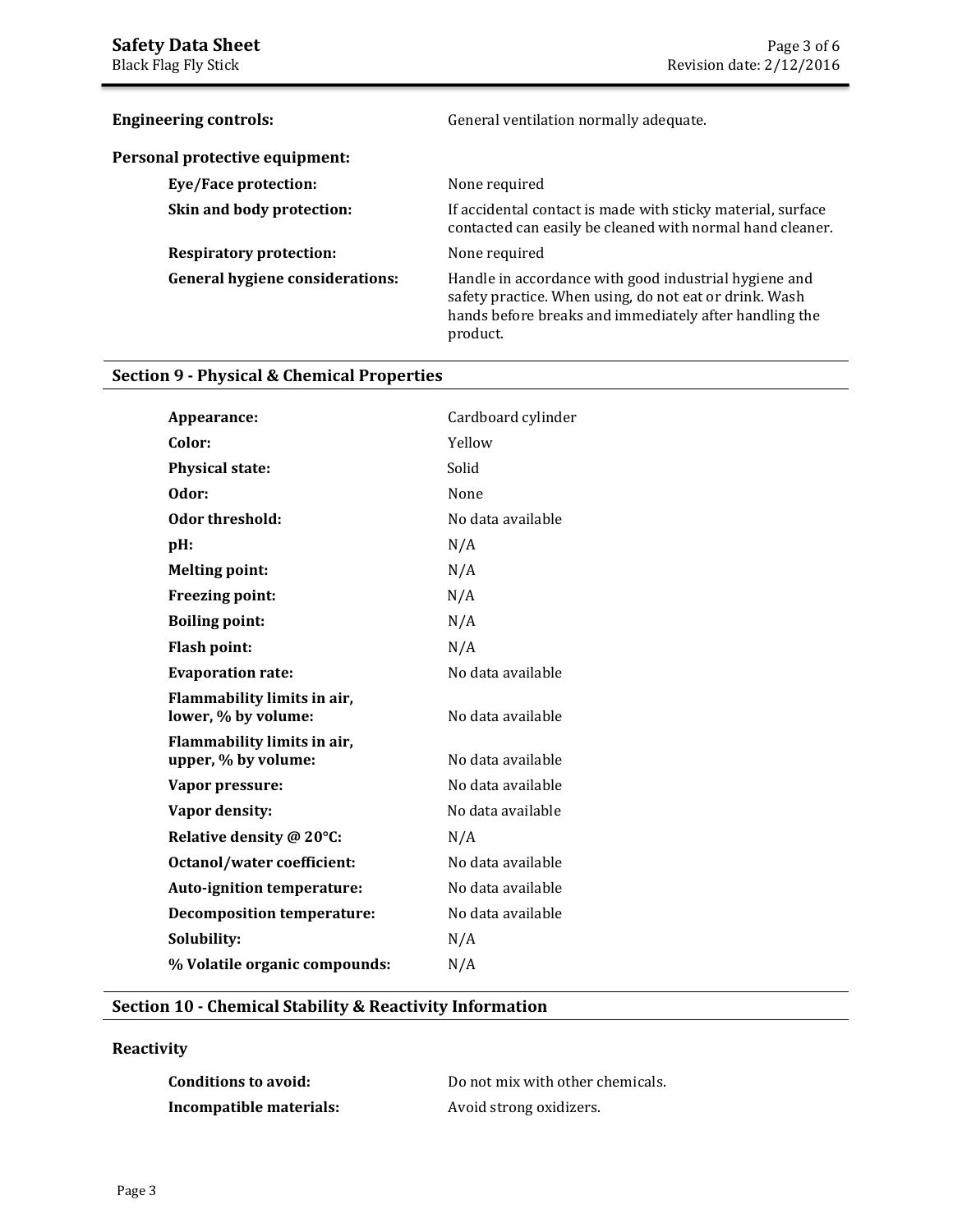# **Chemical stability**

**Product stability:** Stable under recommended storage conditions.

## **Other**

| <b>Hazardous decomposition products:</b>   | None known                               |
|--------------------------------------------|------------------------------------------|
| <b>Possibility of hazardous reactions:</b> | Hazardous polymerization does not occur. |

## **Section 11 - Toxicological Information**

| Primary eye irritation:      | Non-irritating (EPA tox. category IV)         |
|------------------------------|-----------------------------------------------|
| Primary skin irritation:     | Non-irritating (EPA tox. category IV)         |
| Acute dermal:                | $LD_{50}$ > 5000 mg/kg (EPA tox. category IV) |
| Acute inhalation:            | $LC_{50} > 2$ mg/L (EPA tox. category IV)     |
| Acute oral:                  | $LD_{50}$ > 5000 mg/kg (EPA tox. category IV) |
| Sensitization:               | Not a skin sensitizer.                        |
| <b>Chronic effects:</b>      | No data available                             |
| Carcinogenicity:             | No data available                             |
| <b>Mutagenicity:</b>         | No data available                             |
| <b>Reproductive effects:</b> | No data available                             |
| Teratogenicity:              | No data available                             |
| Ecotoxicity:                 | No data available                             |
|                              |                                               |

## **Section 12 - Ecological Information**

| <b>Environmental effects:</b>          | No data available |
|----------------------------------------|-------------------|
| <b>Aquatic toxicity:</b>               | None              |
| Persistence / degradability:           | No data available |
| <b>Bioaccumulation / accumulation:</b> | No data available |
| <b>Partition coefficient:</b>          | No data available |
| Mobility in environmental media:       | No data available |
| <b>Chemical fate information:</b>      | No data available |
|                                        |                   |

# **Section 13 - Disposal Considerations**

| Waste codes:                            | Not available                                          |
|-----------------------------------------|--------------------------------------------------------|
| Disposal instructions:                  | Dispose in accordance with all applicable regulations. |
| Waste from residues/unused<br>products: | Not available                                          |
| Contaminated packaging:                 | Not available                                          |

## **Section 14 - Transportation Information**

| U.S. Department of Transportation |               |  |
|-----------------------------------|---------------|--|
| (DOT):                            | Not regulated |  |
| IATA:                             | Not regulated |  |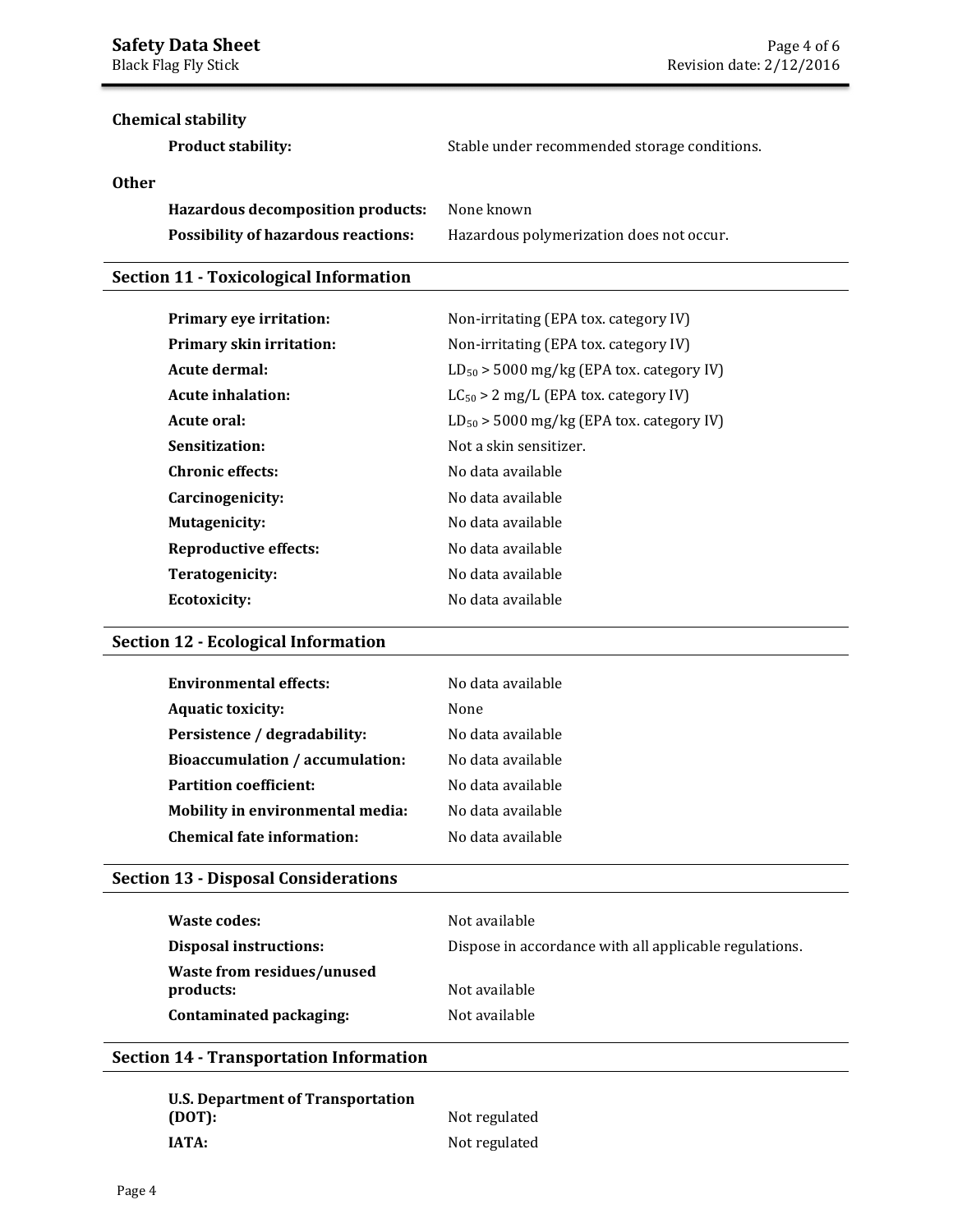**IMDG:** Not regulated **29 CFR 1910.1200 hazardous chemical Occupational Safety and Health Administration (OSHA):** No **CERCLA (Superfund) reportable quantity:** Not available **Hazard Categories Superfund Amendments and Reauthorization Act of 1986 (SARA):**  Immediate Hazard No Delayed Hazard No Fire Hazard No Pressure Hazard No Reactivity Hazard No **Section 302 extremely hazardous**  Substance: No **Section 311 hazardous chemical:** No **Clean Air Act (CAA):** Not available **Clean Water Act (CWA):** Not available **State regulations:** None **FIFRA labeling:** This chemical is a pesticide product registered by the Environmental Protection Agency and is subject to certain labeling requirements under federal pesticide law. These requirements differ from the classification criteria and hazard information required for safety data sheets, and for workplace non-pesticide chemicals. Following is the hazard information as required on the pesticide label: **Signal word:** None **Precautionary statements:** If case of contact with sticky material, wash hands with soap and water. **Notification status:** All ingredients of this product are listed or are excluded from listing on the U.S. Toxic Substances Control Act (TSCA) Chemical Substance Inventory. **Section 15 - Regulatory Information** 

**California Prop. 65:** This product does not contain any chemicals known to the state of California to cause cancer, birth defects or any other reproductive harm.

**Disclaimer: Information contained herein was obtained from sources considered technically** accurate and reliable. While every effort has been made to ensure full disclosure of product hazards, in some cases data is not available and is so stated. Since conditions of actual product use are beyond control of the supplier, it is assumed that users of this material have been fully trained according to the requirements of all applicable legislation and regulatory instruments. No warranty, expressed or implied, is made and supplier will not be liable for any losses, injuries or consequential damages which may result from the use of or reliance on any information contained in this document.

#### **SECTION 16 - OTHER INFORMATION**

# **HMIS ratings:** Thealth Hazard 0 Flammability 0 Physical Hazard 0 **Hammability** 0 Physical Hazard 0 **Item number(s): HG-11015**